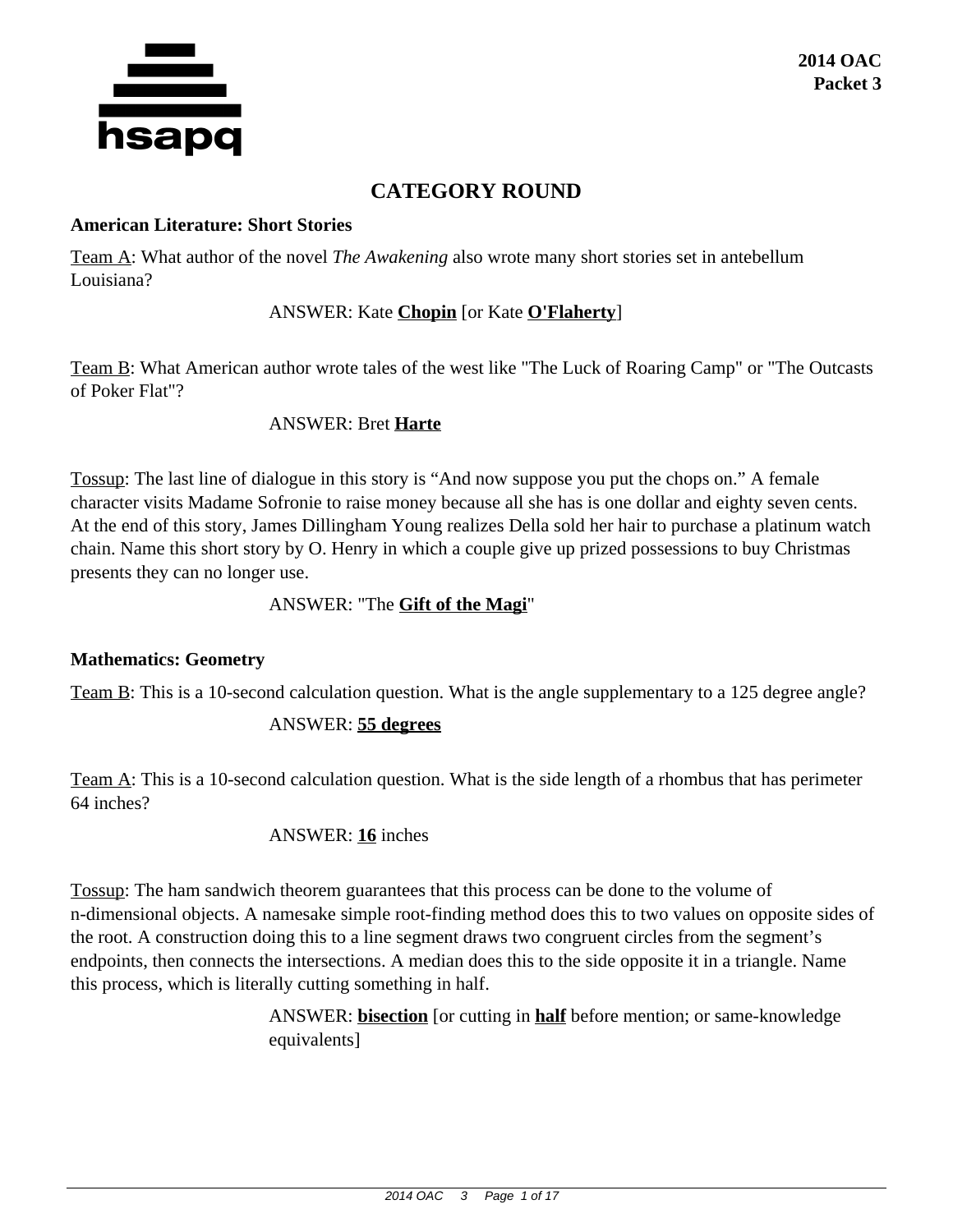#### **World History: Emperors of Rome**

Team A: Name the victor at the Battle of Milvian Bridge who legalized Christianty by issuing the Edict of Milan.

#### ANSWER: **Constantine** I [or **Constantine** the Great]

Team B: Name the last of the "Five Good Emperors" who wrote the Stoic *Meditations.*

# ANSWER: **Marcus Aurelius** Antoninus Augustus

Tossup: This man's son, who was known as "Castor," was probably poisoned by his wife, Livilla. This emperor eventually named Macro as the new head of the Praetorian Guard. This father of Drusus was in power when such people as Agrippina (ag-rip-EE-nuh) the Elder were purged by his scheming adviser, Sejanus (seh-JAH-nus). This emperor was the adoptive father of Germanicus and spent much of his later reign "retiring" on the island of Capri. During his reign, Jesus Christ was crucified. Name this second Roman emperor, the stepson and successor of Augustus.

ANSWER: **Tiberius** Claudius Nero [or **Tiberius** Julius Caesar]

#### **Fine Arts: Renaissance Paintings**

Team B: A handmaid tosses a garment to clothe a newly-emerged goddess standing on a shell in what 1486 painting?

# ANSWER: *The Birth of Venus* [or *Nascita di Venere*]

Team A: Name the Titian painting depicting a nude goddess lounging on a bed, which was commissioned by the namesake city's Della Rovere duke.

#### ANSWER: *Venus of Urbino*

Tossup: A grey individual climbs a ladder up to the broken egg-shell of a "tree-man" in this painting, whose face is the artist's. When closed, the exterior panels of this painting show the world on the third day of creation. A number of pink statues receive rivulets from a giant fountain in the background of this painting, whose right depicts a hellscape, and whose left shows Adam being introduced to Eve in the title Biblical location. Name this proto-surrealistic triptych by Hieronymus Bosch.

# ANSWER: *Garden of Earthly Delights*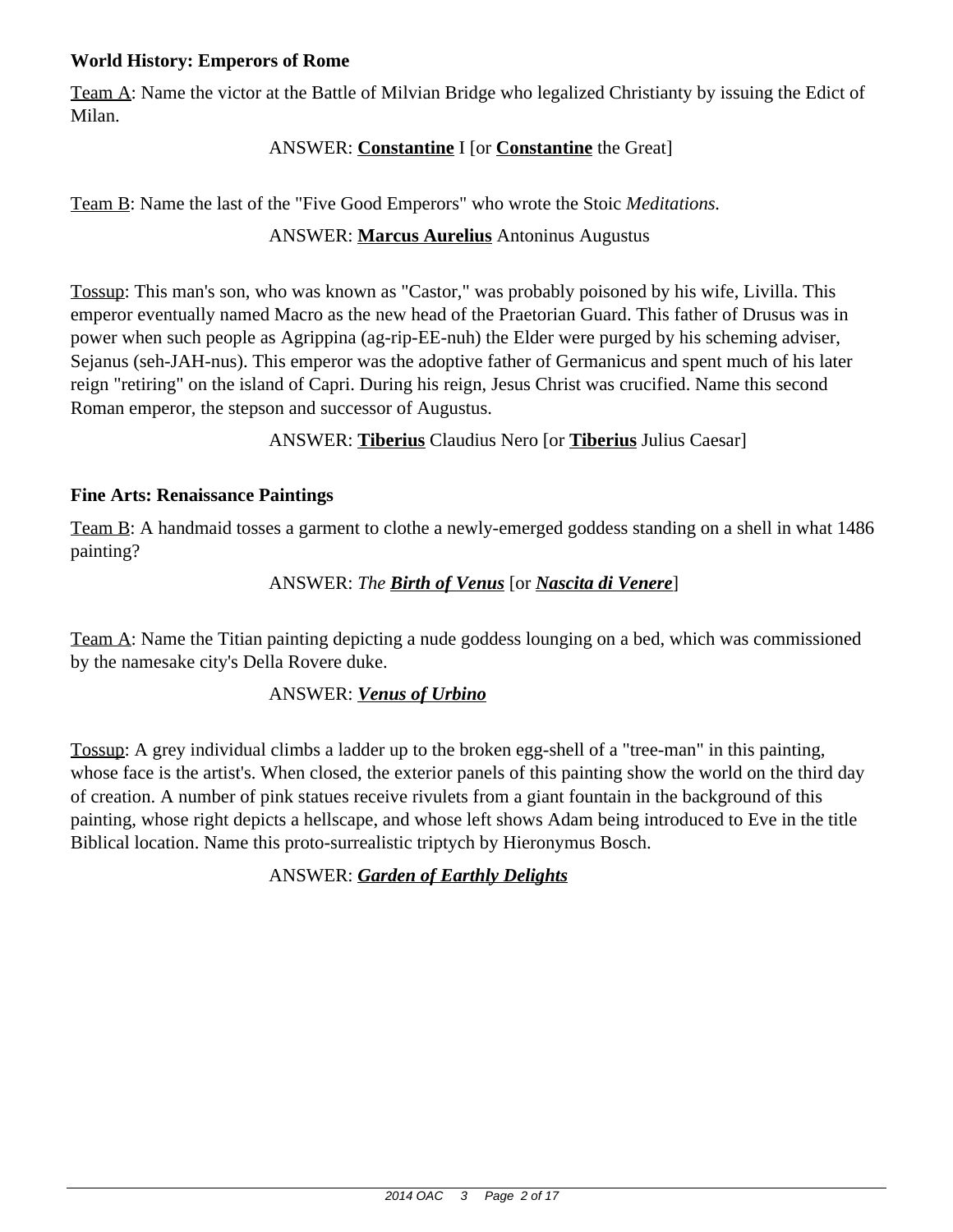#### **Life Sciences: DNA**

Team A: What five-carbon sugar is found in the backbone of RNA, but is deoxygenated in DNA?

# ANSWER: **ribose** [or deoxy**ribose**]

Team B: What TWO numbers are used to represent the different "ends" of a DNA strand?

ANSWER: **three** and **five** [or **three prime** and **five prime**; the order does not matter, but do not accept or prompt if only one answer is given]

Tossup: cAMP (CAMP) and a cyclic nucleotide with this nucleobase are important secondary messengers. A nucleoside triphosphate with this nucleobase is one of the outputs of the citric acid cycle; that triphosphate is converted to ATP by NDK. This purine has an oxygen attached to its pyrimidine ring. Three hydrogen bonds connect this nucleobase to cytosine. Name this nucleobase represented with a G.

ANSWER: **guanine** [or **G** until it is read]

# **World Literature: French Novels**

Team B: What novel by Albert Camus begins with Meursault not being able to remember when his mother died?

# ANSWER: *The Stranger* [or *L'Etranger*]

Team A: Who wrote about the law student Eugene de Ratignac in his multivolume *The Human Comedy?*

#### ANSWER: Honore de **Balzac**

Tossup: The protagonist of this novel sits between her husband and her future lover at a performance of Donizetti's opera *Lucia di Lammermoor.* The protagonist of this novel becomes desperately indebted to the merchant Monsieur Lheureux. Leon Dupuis has a tryst with this novel's protagonist after Rodolphe Boulanger. Name this novel about Emma, the adulterous wife of a country doctor, written by Gustave Flaubert.

ANSWER: *Madame Bovary*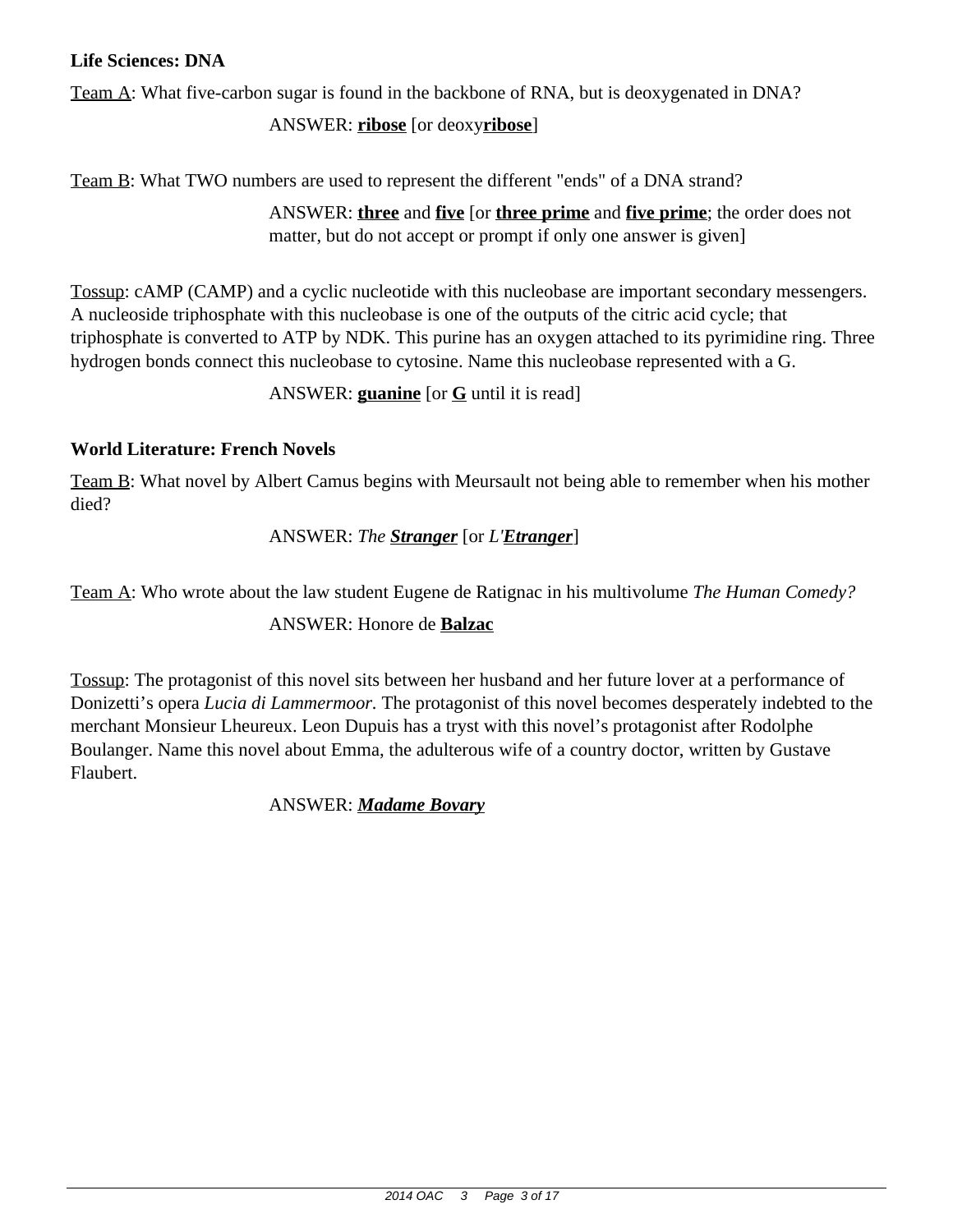#### **US Government/Economics: Politicians**

Team A: This Nevada senator is the current Senate Majority Leader.

ANSWER: Harry Mason **Reid**

Team B: Identify this junior Senator from Texas, who has focused on repealing the Affordable Care Act and may run for President in 2016.

# ANSWER: Rafael Edward "Ted" **Cruz**

Tossup: In February 2010, this man declared his state was in fiscal emergency and on the same day eliminated the Department of the Public Advocate. On election day 2013, this man won re-election over Democratic challenger Barbara Buono. In 2012, he drew criticism from his own party after visiting areas affected by Hurricane Sandy with Barack Obama. In January 2014, he was accused of conspiring to create traffic jams on the George Washington Bridge as retribution against Fort Lee Mayor Mark Sokolich. Name this current governor of New Jersey.

# ANSWER: Chris **Christie**

# **Physical Sciences: Fluid Mechanics**

Team B: What equation, a restatement of the principle of conservation of energy, notes that the pressure head, velocity head, and elevation head must sum to a constant?

# ANSWER: **Bernoulli**'s equation [or **Bernoulli**'s principle]

Team A: Bernoulli's equation can be used to determine the magnitude of what force, caused because air flows more rapidly over the top of an airfoil than beneath it?

# ANSWER: **lift**

Tossup: Along with fluid velocity and characteristic length, this quantity makes up the inertial forces used to calculate Reynolds's number. The void ratio is necessary to finding the bulk type of this quantity. The specific gravity is determined by comparing this quantity between a substance and a reference. Multiplying this quantity by gravitational acceleration and volume gives the buoyant force on an object in a liquid. Name this quantity symbolized rho that is defined as mass divided by volume.

# ANSWER: **density**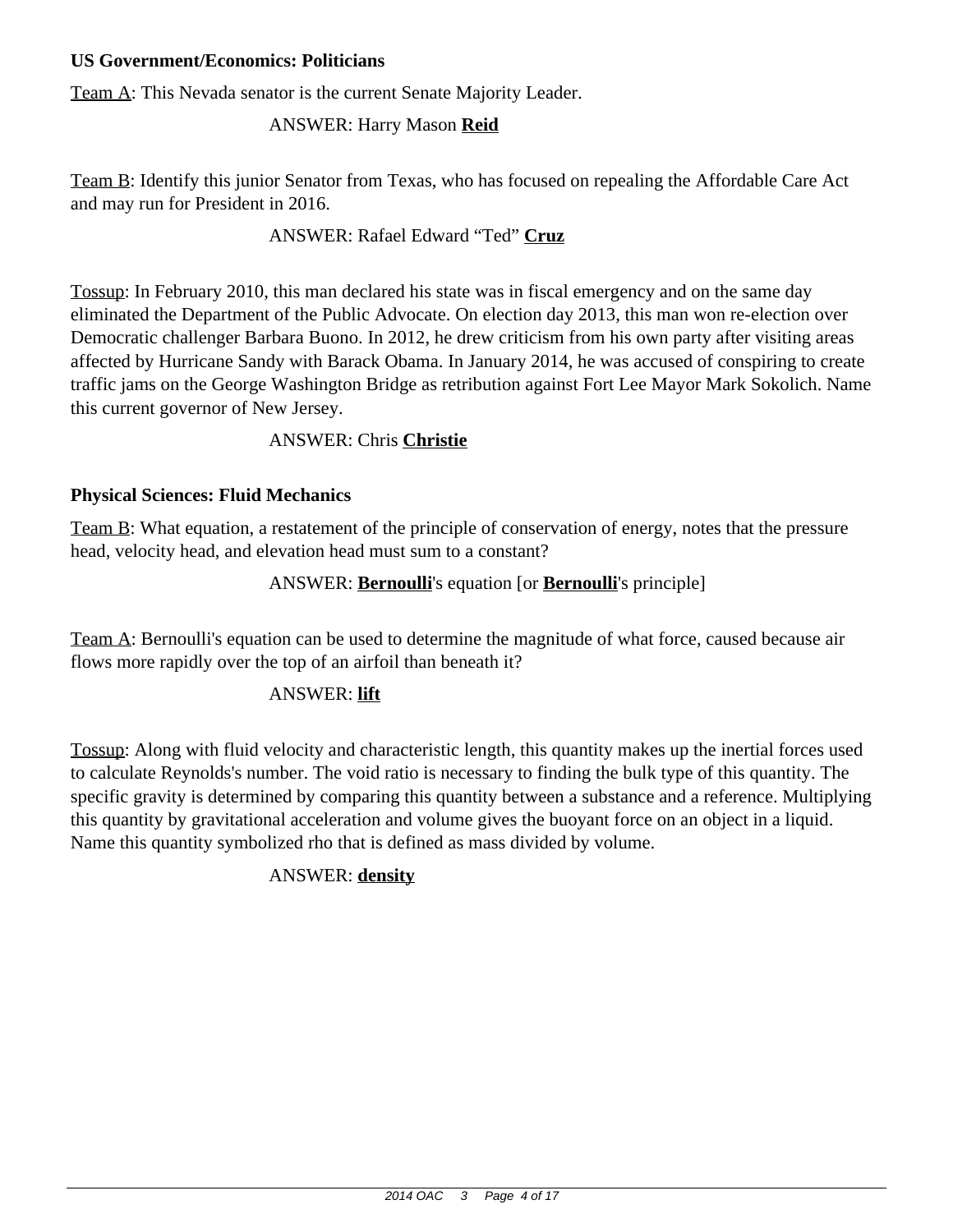#### **World Geography: Man-made Structures**

Team A: Islands in the shape of a palm tree were constructed in what city, which is home to the Burj Khalifa?

# ANSWER: **Dubai**, United Arab Emirates

Team B: The longest bridge in the United States crosses what lake in Louisiana?

# ANSWER: Lake **Pontchartrain**

Tossup: In 1944, the plan for this non-American structure was proposed by John Lucian Savage. In 1992, 177 members of the National People's Congress voted against its construction. A monument near it features the poem "Swimming," composed by a leader who endorsed this project but never completed it thanks to the Great Leap Forward. Its construction threatened the endangered Siberian Crane and the Baiji river dolphin, and it resulted in sediment build-up near towns in the Hubei province. Name this hydroelectric dam that spans the Yangtze River.

# ANSWER: **Three Gorges** Dam

# **American History: American Politicians**

Team B: What first female Attorney General was criticized for her handling of the Waco siege standoff?

# ANSWER: Janet **Reno**

Team A: What Attorney General had namesake raids in the 1920's directed against Communists?

# ANSWER: Alexander Mitchell **Palmer**

Tossup: This politician was accused of acting as a pimp while minister to Russia. The text of the Monroe Doctrine was mainly authored by this man while he was Secretary of State. This man won an election that included William Crawford as a candidate. He is the only President to follow his time in office by serving in the House of Representatives. Henry Clay agreed to serve as the Secretary of State for this President, in return for swinging the election of 1824. Name this man who used the "Corrupt Bargain" to defeat Andrew Jackson and was the first son of a President to hold the office.

> ANSWER: John **Q**uincy **Adams** [prompt on **Adams**; do not accept "John Adams"]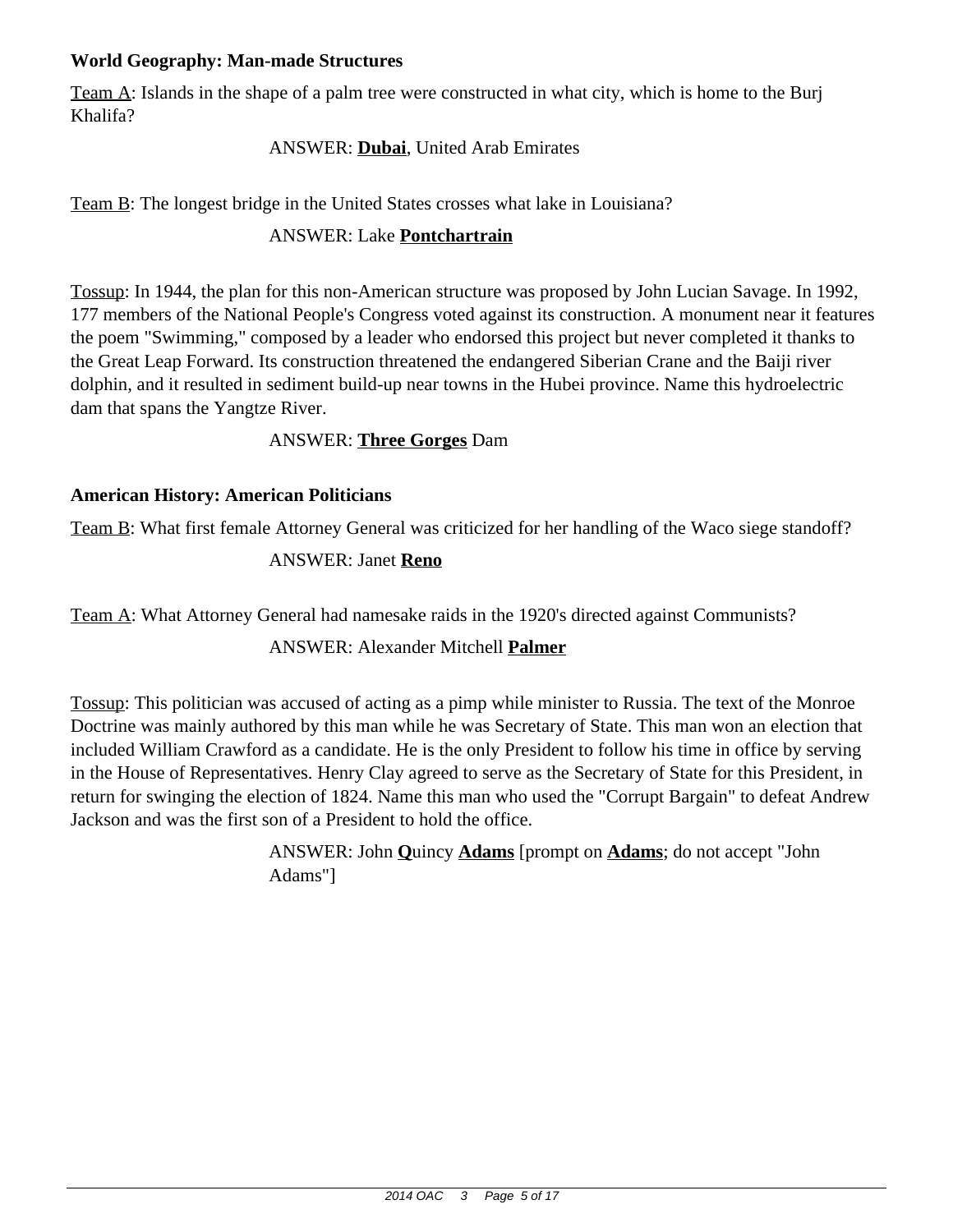1. Which French Impressionist painted *Dance at Moulin de La Galette* and *Luncheon of the Boating Party?*

2. What protagonist of *Crime and Punishment* finally confesses to Porfiry Petrovich at the book's end?

3. What adjective is used in computer science to denote "expressions" used to parse strings, and in math, describes a polygon with all congruent sides and angles?

4. What river separates Texas from Oklahoma?

5. What novel by Daphne du Maurier begins, "Last night I dreamt I went to Manderley again"?

6. What type of tax disproportionally takes a larger percentage of income from poor people than from the wealthy?

7. The Thermidorian Reaction was sparked by the decision to execute what leader of the Committee of Public Safety, who presided over much of the Reign of Terror?

8. (HYPHENATED ANSWER) Which step in a chemical reaction determines the overall mechanism because it occurs the most slowly?

9. What politician was shot in 1981 by John Hinckley Jr.?

10. Valmiki wrote which ancient Hindu epic about a hero who must rescue his wife Sita from Ravana?

11. What American poet wrote the lines, "Richard Cory, one calm summer night, went home and put a bullet through his head"?

12. In physics, what phenomenon occurs when an object vibrates at its natural frequency, causing the amplitude to increase dramatically?

13. What intellectual movement of the 19th century stressed the importance of emotions and nature over the rationalism of the Enlightenment?

14. What three-time Cabinet member negotiated a treaty demilitarizing the Great Lakes with British ambassador Charles Bagot?

15. **(TWO WORD ANSWER)** What object, inscribed in Greek and Egyptian hieroglyphics, was first translated by Jean-Francois Champollion?

16. Who sculpted *The Thinker* and *The Gates of Hell?*

17. In the *Arabian Nights,* what giant mythical birds can clutch elephants in their talons?

18. In which layer of nervous tissue in the human body would you find rod and cone cells?

19. What Republican chairman of the House Budget Committee teamed up with Patty Murray to pass a budget in December 2013?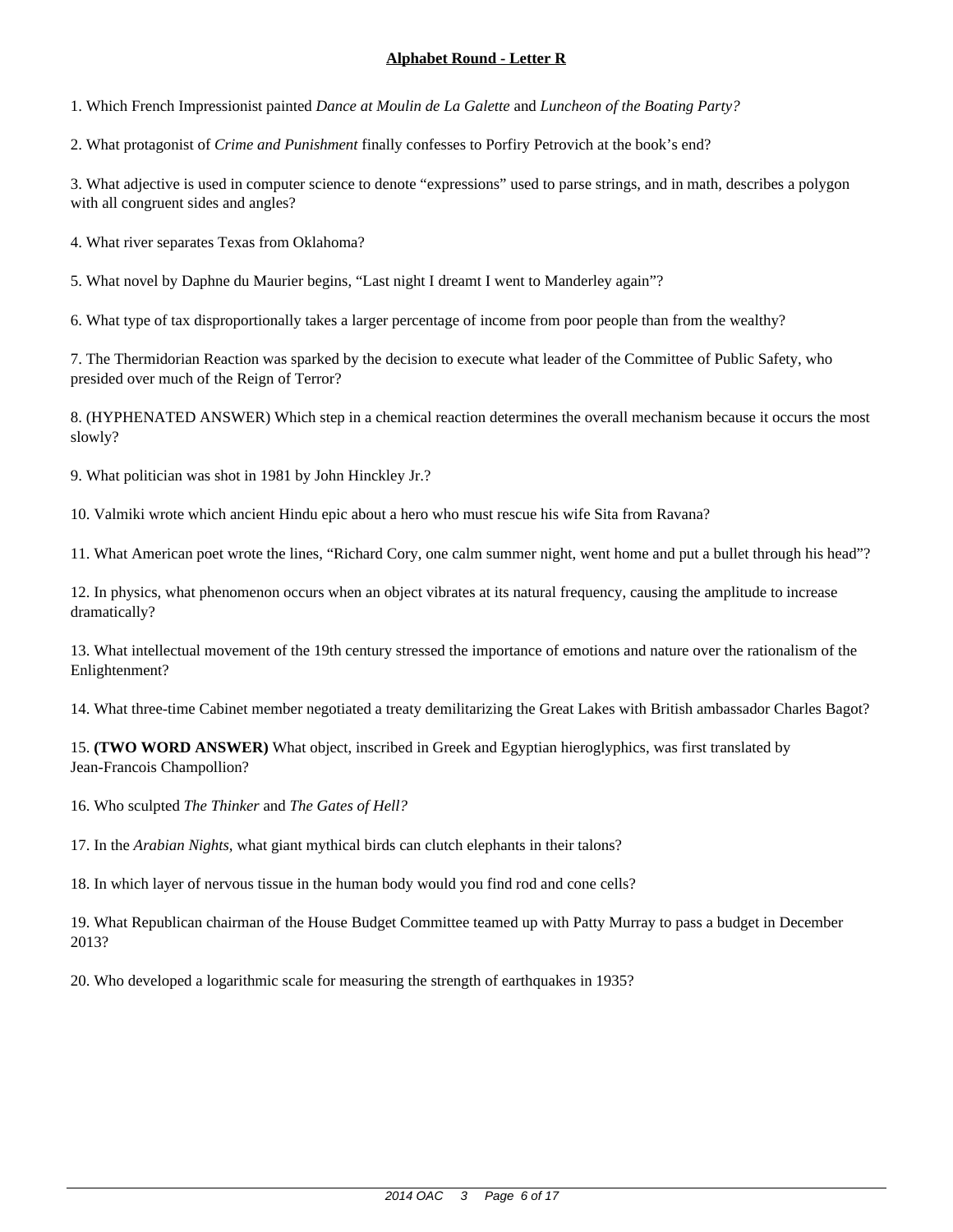- 1. Pierre-Auguste **Renoir**
- 2. Rodion Romanovich **Raskolnikov** [or **Rodia**]
- 3. **regular**
- 4. **Red** River of the South
- 5. *Rebecca*
- 6. **regressive** tax
- 7. Maximilien de **Robespierre**
- 8. **rate-determining** step [or **rate-limiting** step]
- 9. Ronald **Reagan**
- 10. *Ramayana*
- 11. Edwin Arlington **Robinson**
- 12. **resonance**
- 13. **Romantic**ism [or word forms]
- 14. Richard **Rush**
- 15. **Rosetta Stone**
- 16. Francois-Auguste Rene **Rodin**
- 17. **roc**s
- 18. **retina**
- 19. Paul **Ryan**
- 20. Charles **Richter**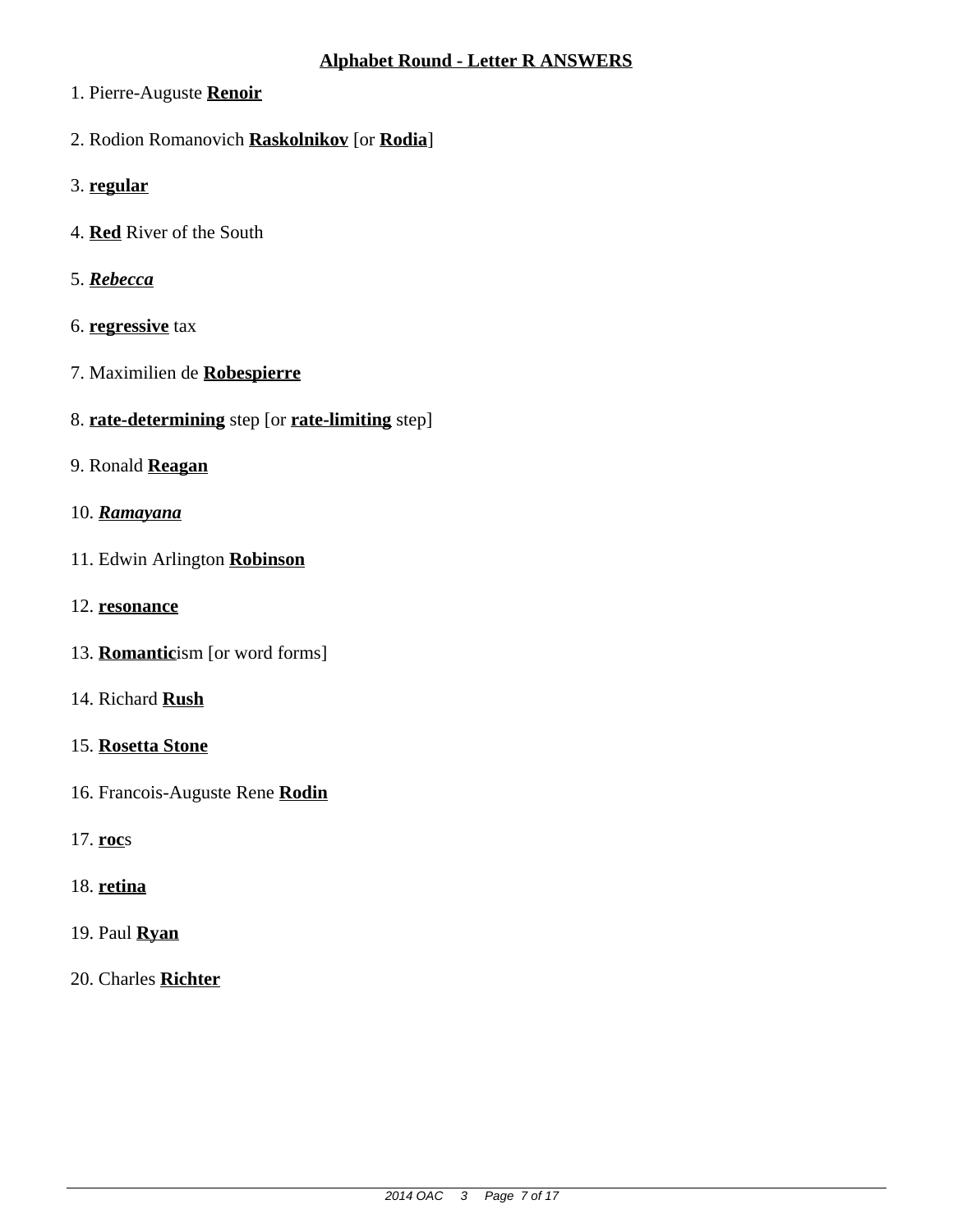#### 2014 OAC 3 Page 8 of 17

**FINAL ROUND**

1. This man posited a theory of behavior that acknowledges the influence of both social factors and the environment, reciprocal determinism. His best-known experiment focused on a similar area as his work *Adolescent Aggression.* The experiment he designed involved adult collaborators who punched the objects which name the experiment, causing the study's subjects to imitate them while yelling "sockaroo!" Name this Canadian psychologist who performed the "bobo doll" experiment. ANSWER: Albert **Bandura**

2. The head of this company attempted to create the South Improvement Company to control its shipments. Three ships belonging to this company were destroyed in the Panay incident. A political cartoon shows a baby Teddy Roosevelt wrestling with a snake representing this entity. A series of articles about this company published in *McClure's* magazine were written by Ida Tarbell. This company was found to be in violation of the Sherman Antitrust Act, leading to its split into companies including Conoco and Chevron. Name this company headed by John D. Rockefeller.

#### ANSWER: **Standard Oil** Company

3. During the Trojan War, Diomedes (die-OH-med-eez) crushed this man's hip with a stone. This man's crew saves Achaemenides (uh-kie-MEN-ih-deez) from the island of the Cyclopes. This hero kills the Rutulian king Turnus to avenge Evander's son Pallas. He visits his father in the underworld by using a golden bough after abandoning the Carthaginian queen Dido. This son of Anchises (un-KIE-seez) is celebrated as an ancient founder of Rome. Name this hero whose travels were chronicled in a namesake epic by Virgil.

ANSWER: **Aeneas**

4. A composer for this instrument collected fifty-six pieces in *The Rhetoric of the Gods.* A famous piece for this instrument was accompanied by the lyrics "Happy, happy, they that in hell, Know not the world's despite." This instrument developed out of an Arab instrument called the "Ud" introduced in the conquest of Spain. An English composer for this instrument wrote the song "Flow My Tears" and had music described as "Semper Dolens," a pun on his name, John Dowland. Name this popular Renaissance instrument that was replaced by the guitar. ANSWER: **lute**s

080-14-103-03104

5. The derivative with respect to particle number of a quantity named for this scientist gives the chemical potential. A law named for this scientist states that the number of constituents minus the number of phases plus two equals the degrees of freedom. For spontaneous reactions, the change in his namesake quantity is negative; that namesake quantity is calculated as enthalpy minus quantity temperature times entropy. Identify this American chemist who lends his name to a type of free energy. ANSWER: Josiah Willard **Gibbs**

127-14-103-03105

6. One novel by this author climaxes when a falling bookcase kills Leonard Bast, who had previously had an affair with Helen Schlegel. In another of this author's novels, Lucy Honeychurch returns to Florence with George Emerson after deciding not to marry the richer Cecil Vyse. This author of *Howard's End* created Adela Quested, an Englishwoman who accuses the Indian Dr. Aziz of raping her in the Marabar Caves. Name this English author of *A Room with a View* and *A Passage to India*. ANSWER: Edward Morgan **Forster**

081-14-103-03101

186-14-103-03103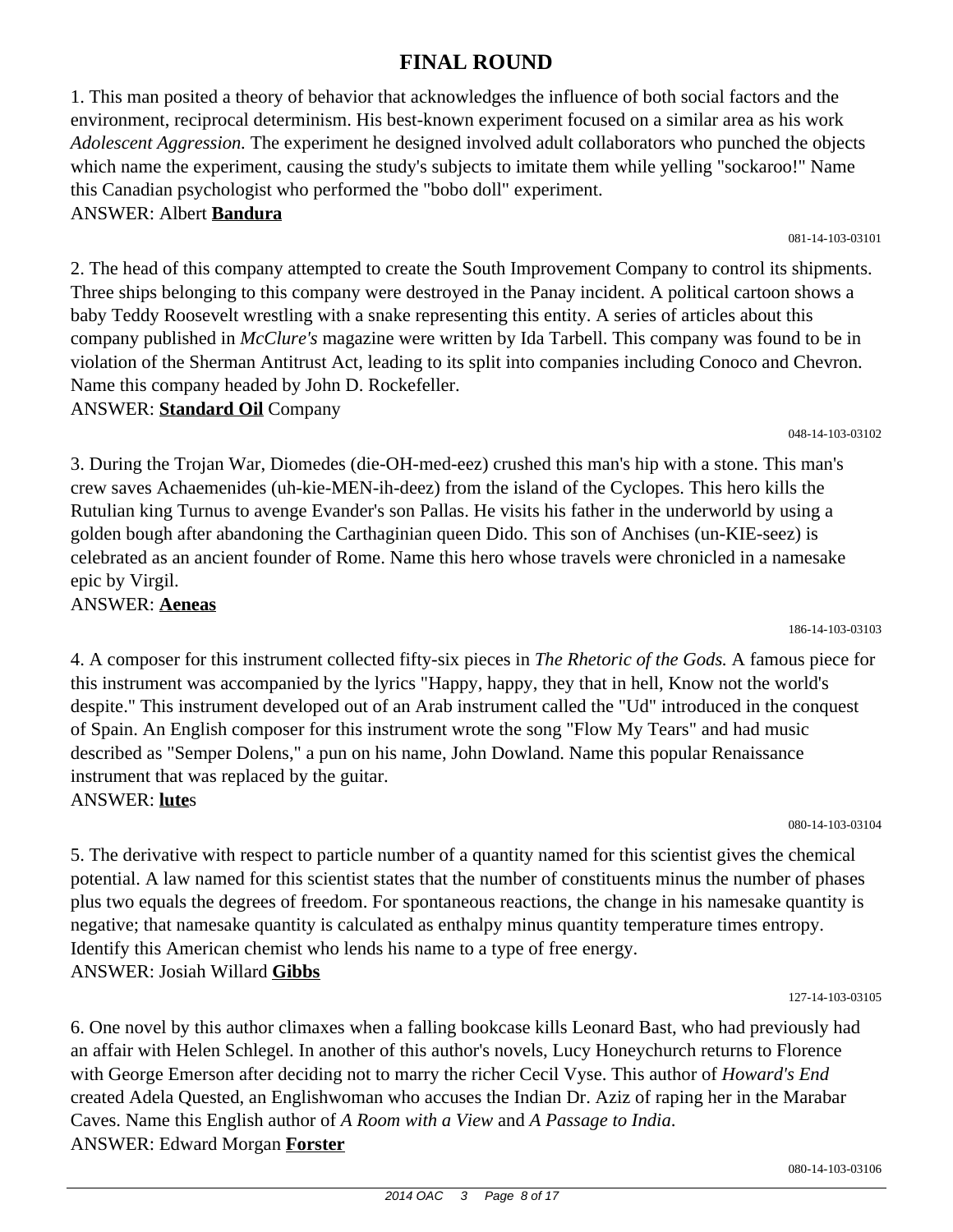7. The Grandfather geyser field is located in this region. The Very Large Telescope is located in the Paranal (pah-rah-NAHL) Observatory in this region. The few mammal species native to this area include a variety of grey fox, Darwin's leaf-eared mice, and the viscacha (vees-CAH-chuh). Owing to El Nino, the southern portion of this desert annually flowers between September and November. This desert is rich in copper and nitrate deposits, the latter of which sparked the War of the Pacific. Name this driest hot desert in the world, located to the west of the Andes.

# ANSWER: **Atacama** Desert

8. These things are divided into monolithic and micro types, the latter of which is exemplified by the as-yet-unfinished GNU Hurd (NEW HERD). Programs request service from these things by executing a system call. A BSD-based example of these things was originally used in OS X. The Tanenbaum-Torvalds debate concerned the implementation of a type of these things for Linux. Identify this component of an operating system that serves as an interface between hardware and software applications. ANSWER: **kernel** [prompt on **operating system**]

081-14-103-03108

9. In this novel, the state auditor Byram White is blackmailed. One character in this novel raises concerns that bricks used by the J.H. Moore company are defective and becomes a hero after his warnings come to fruition in a an accident that kills three schoolchildren. That character in this novel is advised by Sadie Burke, and Jack Burden narrates this novel. Name this novel by Robert Penn Warren about Louisiana politician Willie Stark, a character based on Huey Long. ANSWER: *All the King's Men*

030-14-103-03109

10. Some types of these biological objects have elaiosomes (EH-lie-oh-zomes), which allow them to undergo myrmecochory (MYRRH-meh-cok-oar-ee) through ants. The radicle is the first part to emerge from this object, which contain a triploid tissue called endosperm. The outer wall of these objects is sometimes called a testa, while cotyledons forms within them. Birds, insects, and wind help disperse these items, which are an embryo surrounded by nutrients and a coat. Name this result of fertilization in flowering plants, which can be sown to grow a new plant. ANSWER: **seed**s

# 11. For Raman scattering, this person names the lines caused by the positive and negative wavelength shifts. A law named for this scientist states that the drag force on a particle in a fluid is proportional to six pi times the velocity. He is the second namesake of a set of very difficult to solve partial differential equations that describe fluid flow, which he names with Navier (NAH-vee-ey). Name this British physicist who generalized Green's theorem to relate surface integrals and volume integrals. ANSWER: George Gabriel **Stokes**

048-14-103-03111

140-14-103-03110

12. In Ray Bradbury's novel *Dandelion Wine,* Colonel Freeleigh dreams of being one of these objects. A substance made from these objects is thrown at Edgar by Heathcliff in *Wuthering Heights.* John Steinbeck's novel *In Dubious Battle* involves a strike of workers who procure these objects. Several of these objects are thrown at Gregor Samsa by his father in Franz Kafka's *The Metamorphosis.* Name this type of fruit that is tragically eaten by Adam and Eve in *Paradise Lost.* ANSWER: **apple**s

190-14-103-03112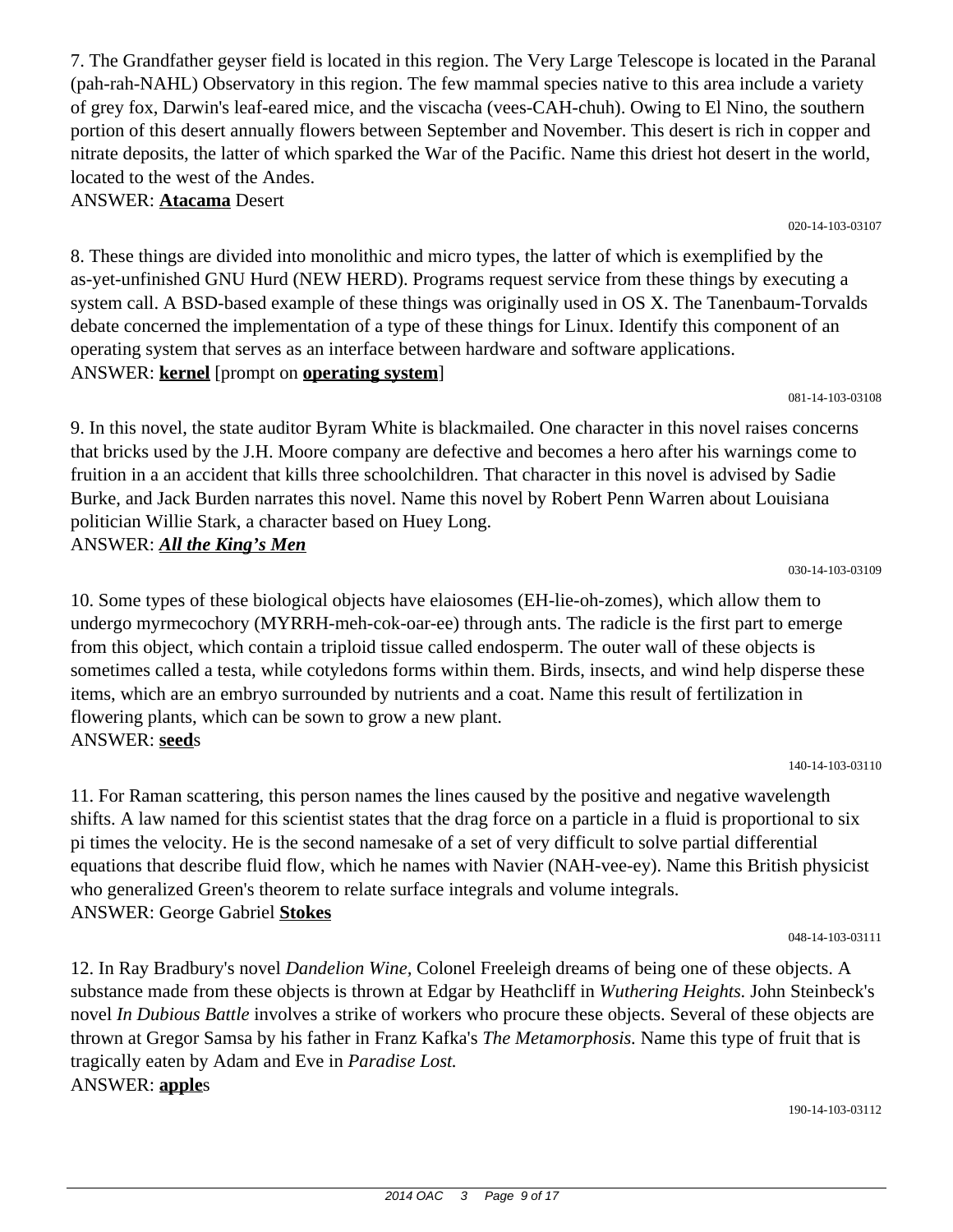2014 OAC 3 Page 10 of 17

13. One musician who played this instrument included the calypso-inspired "Saint Thomas" on his influential album titled for this instrument *Colossus.* This instrument was used to create "sheets of sound" on songs like the ballad "Naima" on the album *Giant Steps.* Another player of this instrument inaugurated bebop along with Dizzy Gillespie and was nicknamed "Bird." Name this woodwind instrument played by Sonny Rollins, John Coltrane, and Charlie Parker. ANSWER: tenor **sax**ophone

020-14-103-03113

14. A character in this story is worried after he loses the Sunday saddle of Hans Van Ripper while riding the horse Gunpowder. This story features a competition for the hand of Katrina Van Tassel that includes Abraham Van Brunt, who goes by the nickname Brom Bones. The main character of this story is a Connecticut schoolmaster who is scared by the story of a Hessian ghost. Name this story about Ichabod Crane and the Headless Horseman written by Washington Irving. ANSWER: "The **Legend of Sleepy Hollow**"

023-14-103-03114

15. A failed conspiracy to overthrow this man was orchestrated by the Marquis of Cinq-Mars. His rival Marie de Medici was exiled to Compiegne (comp-YEN) in the "Day of the Dupes." After his death in 1642, he was succeeded by Jules Mazarin. He was criticized for allying with Protestant countries during the Thirty Years War. Identify this powerful cleric who served as Chief Minister of France under Louis XIII. ANSWER: Cardinal **Richelieu** [or Armand Jean du **Plessis**]

145-14-103-03115

16. This philosopher discussed the painting "A Pair of Shoes" by van Gogh in his article *The Origin of the Work of Art.* He examined another German philosopher in *Kant and the Problem of Metaphysics.* In another book, he introduces the idea of a "hermeneutic circle" and discusses the relationship that human perception creates with the world, composed of the words for "to be" and "there." Name this German philosopher who explained "dasein" (DAH-sine) in *Being and Time* and attracted controversy for his Nazi sympathies.

#### ANSWER: Martin **Heidegger**

17. This man's government executed leaders of the "milk strike," and he attempted to advance a new philosophy he called "universism." As Minister of Defense under Peder Kolstad, this man became notorious for putting down a strike of hydroelectric workers. After forming the National Union Party in 1933, he never won a seat in the Storting. He served as Prime Minister under Josef Terboven, who led the occupation of his country. Name this Norwegian officer who collaborated with the Nazis, and whose name has become a noun meaning "traitor."

#### ANSWER: Vidkun **Quisling**

18. This man became a starting player in college after injuries to future Colorado Rockies star Todd Helton. After he threw four interceptions in a game, his coach, Jim Mora, told the media "Don't talk about playoffs." In 2003, this player referred to a teammate as "our idiot kicker who got liquored up and ran his mouth off." This man attracted attention for saying "Omaha" numerous times before snaps in the most recent NFL playoffs. He threw for a record fifty-five touchdown passes in the 2013 season. Name this quarterback of the Denver Broncos.

ANSWER: **P**eyton **Manning** [prompt on **Manning**]

014-14-103-03117

127-14-103-03116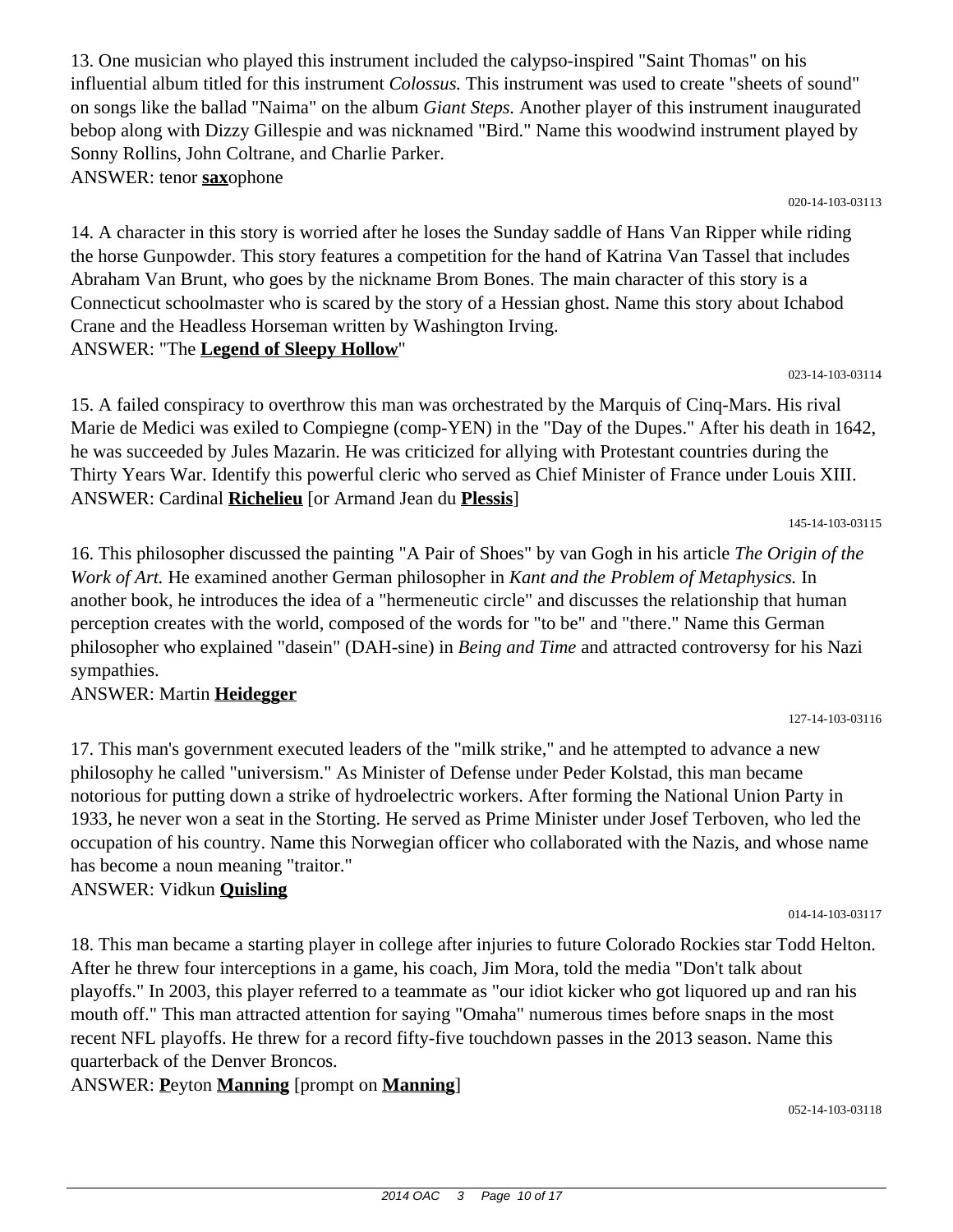19. This city besieged Saguntum to break a peace. A politician who hated this city showed its proximity by spreading fresh figs on the Senate floor, and added to the end of every speech that it "must be destroyed." This city, founded by Phoenician traders, lost at Zama to Scipio Africanus after the failure of elephants under a general from its prominent Barca family. Name this loser of the Punic Wars to Rome that had forces commanded by Hannibal.

ANSWER: **Carthage** [or **Carthago**; or **Kart-hadasht**]

104-14-103-03119

20. This sculptor depicted the assassination of an Assyrian general by a widow in his *Judith and Holofernes.* This man sculpted *St. Mark* and *St. George* for the Orsanmichele. He created an equestrian statue of Erasmo of Nami known as *Gattamelata,* and he also sculptured a boy with his foot on the head of the slain Goliath. Name this Renaissance artist famous for his bronze, nude *David.* ANSWER: **Donatello** [or Donato di Niccolo di Betto **Bardi**]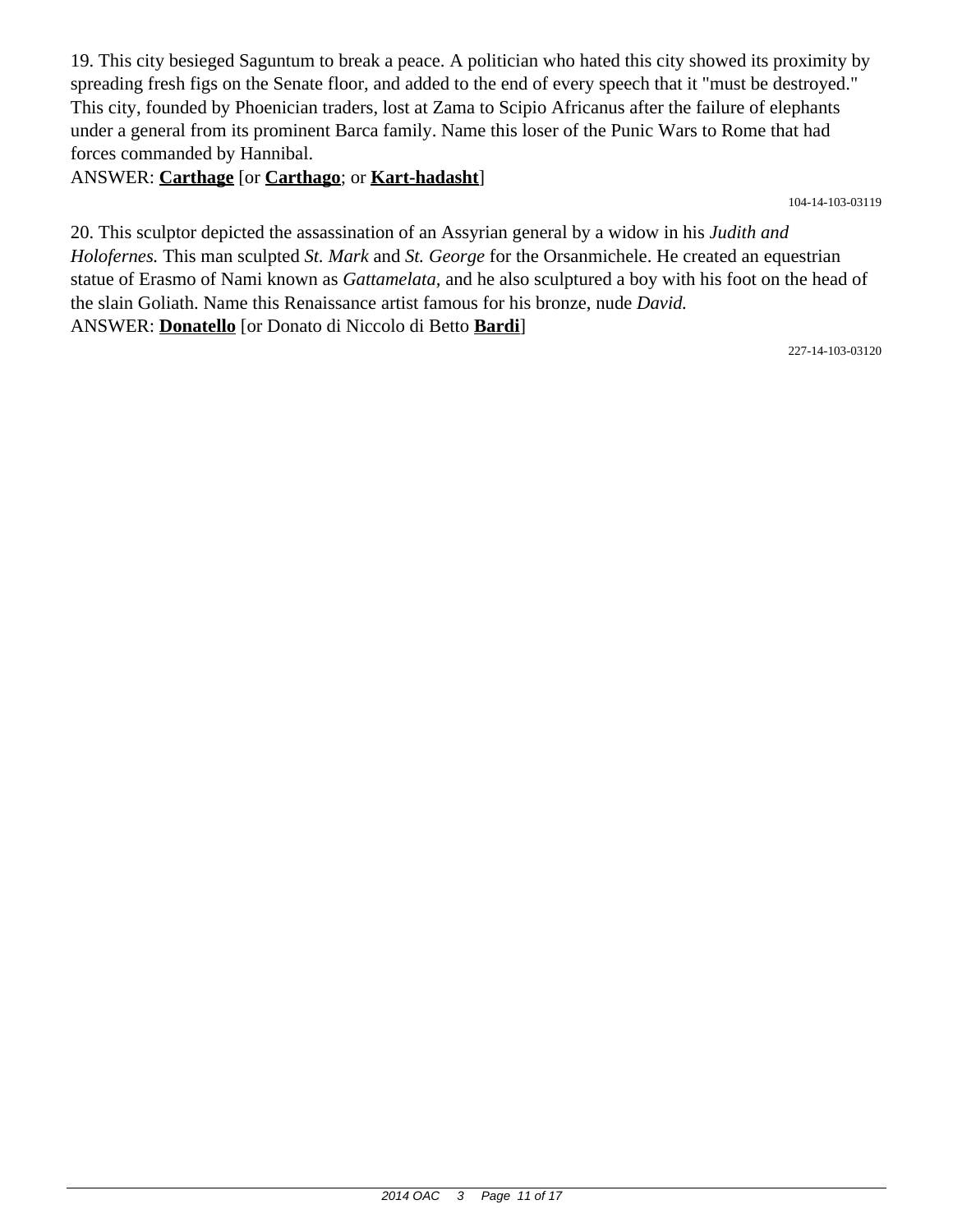1. Which French Impressionist painted *Dance at Moulin de La Galette* and *Luncheon of the Boating Party?*

2. What protagonist of *Crime and Punishment* finally confesses to Porfiry Petrovich at the book's end?

3. What adjective is used in computer science to denote "expressions" used to parse strings, and in math, describes a polygon with all congruent sides and angles?

4. What river separates Texas from Oklahoma?

5. What novel by Daphne du Maurier begins, "Last night I dreamt I went to Manderley again"?

6. What type of tax disproportionally takes a larger percentage of income from poor people than from the wealthy?

7. The Thermidorian Reaction was sparked by the decision to execute what leader of the Committee of Public Safety, who presided over much of the Reign of Terror?

8. (HYPHENATED ANSWER) Which step in a chemical reaction determines the overall mechanism because it occurs the most slowly?

9. What politician was shot in 1981 by John Hinckley Jr.?

10. Valmiki wrote which ancient Hindu epic about a hero who must rescue his wife Sita from Ravana?

11. What American poet wrote the lines, "Richard Cory, one calm summer night, went home and put a bullet through his head"?

12. In physics, what phenomenon occurs when an object vibrates at its natural frequency, causing the amplitude to increase dramatically?

13. What intellectual movement of the 19th century stressed the importance of emotions and nature over the rationalism of the Enlightenment?

14. What three-time Cabinet member negotiated a treaty demilitarizing the Great Lakes with British ambassador Charles Bagot?

15. **(TWO WORD ANSWER)** What object, inscribed in Greek and Egyptian hieroglyphics, was first translated by Jean-Francois Champollion?

16. Who sculpted *The Thinker* and *The Gates of Hell?*

17. In the *Arabian Nights,* what giant mythical birds can clutch elephants in their talons?

18. In which layer of nervous tissue in the human body would you find rod and cone cells?

19. What Republican chairman of the House Budget Committee teamed up with Patty Murray to pass a budget in December 2013?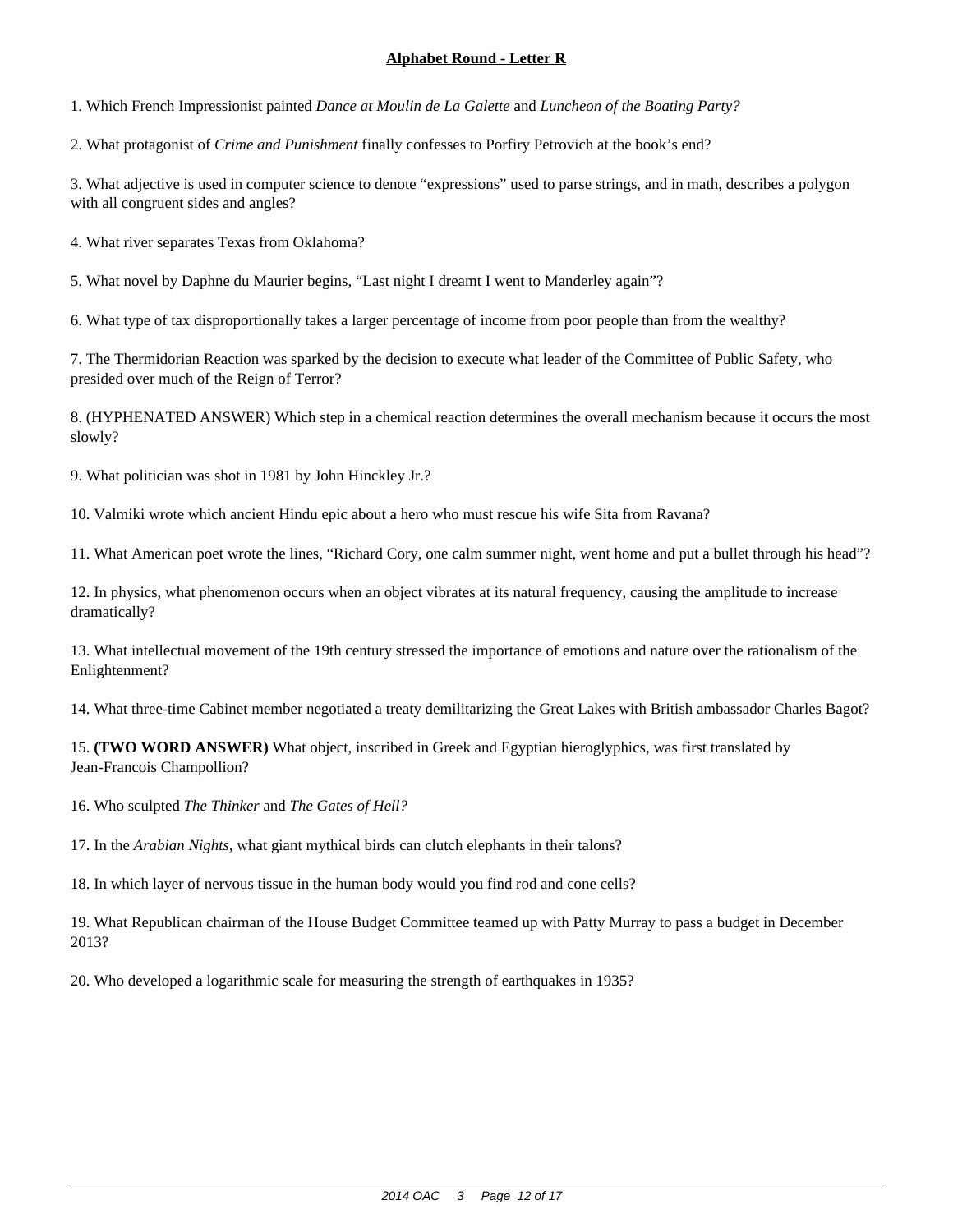1. Which French Impressionist painted *Dance at Moulin de La Galette* and *Luncheon of the Boating Party?*

2. What protagonist of *Crime and Punishment* finally confesses to Porfiry Petrovich at the book's end?

3. What adjective is used in computer science to denote "expressions" used to parse strings, and in math, describes a polygon with all congruent sides and angles?

4. What river separates Texas from Oklahoma?

5. What novel by Daphne du Maurier begins, "Last night I dreamt I went to Manderley again"?

6. What type of tax disproportionally takes a larger percentage of income from poor people than from the wealthy?

7. The Thermidorian Reaction was sparked by the decision to execute what leader of the Committee of Public Safety, who presided over much of the Reign of Terror?

8. (HYPHENATED ANSWER) Which step in a chemical reaction determines the overall mechanism because it occurs the most slowly?

9. What politician was shot in 1981 by John Hinckley Jr.?

10. Valmiki wrote which ancient Hindu epic about a hero who must rescue his wife Sita from Ravana?

11. What American poet wrote the lines, "Richard Cory, one calm summer night, went home and put a bullet through his head"?

12. In physics, what phenomenon occurs when an object vibrates at its natural frequency, causing the amplitude to increase dramatically?

13. What intellectual movement of the 19th century stressed the importance of emotions and nature over the rationalism of the Enlightenment?

14. What three-time Cabinet member negotiated a treaty demilitarizing the Great Lakes with British ambassador Charles Bagot?

15. **(TWO WORD ANSWER)** What object, inscribed in Greek and Egyptian hieroglyphics, was first translated by Jean-Francois Champollion?

16. Who sculpted *The Thinker* and *The Gates of Hell?*

17. In the *Arabian Nights,* what giant mythical birds can clutch elephants in their talons?

18. In which layer of nervous tissue in the human body would you find rod and cone cells?

19. What Republican chairman of the House Budget Committee teamed up with Patty Murray to pass a budget in December 2013?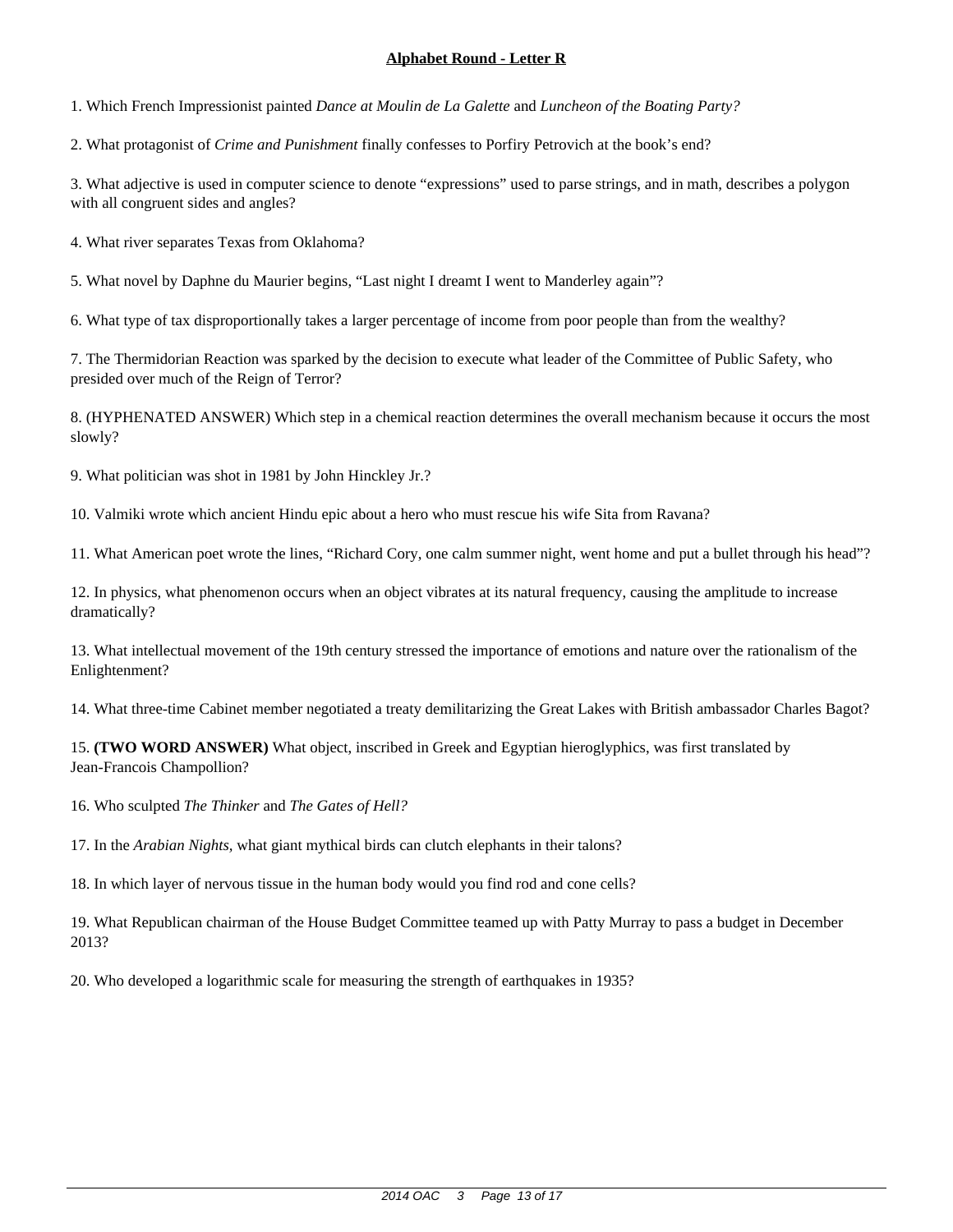1. Which French Impressionist painted *Dance at Moulin de La Galette* and *Luncheon of the Boating Party?*

2. What protagonist of *Crime and Punishment* finally confesses to Porfiry Petrovich at the book's end?

3. What adjective is used in computer science to denote "expressions" used to parse strings, and in math, describes a polygon with all congruent sides and angles?

4. What river separates Texas from Oklahoma?

5. What novel by Daphne du Maurier begins, "Last night I dreamt I went to Manderley again"?

6. What type of tax disproportionally takes a larger percentage of income from poor people than from the wealthy?

7. The Thermidorian Reaction was sparked by the decision to execute what leader of the Committee of Public Safety, who presided over much of the Reign of Terror?

8. (HYPHENATED ANSWER) Which step in a chemical reaction determines the overall mechanism because it occurs the most slowly?

9. What politician was shot in 1981 by John Hinckley Jr.?

10. Valmiki wrote which ancient Hindu epic about a hero who must rescue his wife Sita from Ravana?

11. What American poet wrote the lines, "Richard Cory, one calm summer night, went home and put a bullet through his head"?

12. In physics, what phenomenon occurs when an object vibrates at its natural frequency, causing the amplitude to increase dramatically?

13. What intellectual movement of the 19th century stressed the importance of emotions and nature over the rationalism of the Enlightenment?

14. What three-time Cabinet member negotiated a treaty demilitarizing the Great Lakes with British ambassador Charles Bagot?

15. **(TWO WORD ANSWER)** What object, inscribed in Greek and Egyptian hieroglyphics, was first translated by Jean-Francois Champollion?

16. Who sculpted *The Thinker* and *The Gates of Hell?*

17. In the *Arabian Nights,* what giant mythical birds can clutch elephants in their talons?

18. In which layer of nervous tissue in the human body would you find rod and cone cells?

19. What Republican chairman of the House Budget Committee teamed up with Patty Murray to pass a budget in December 2013?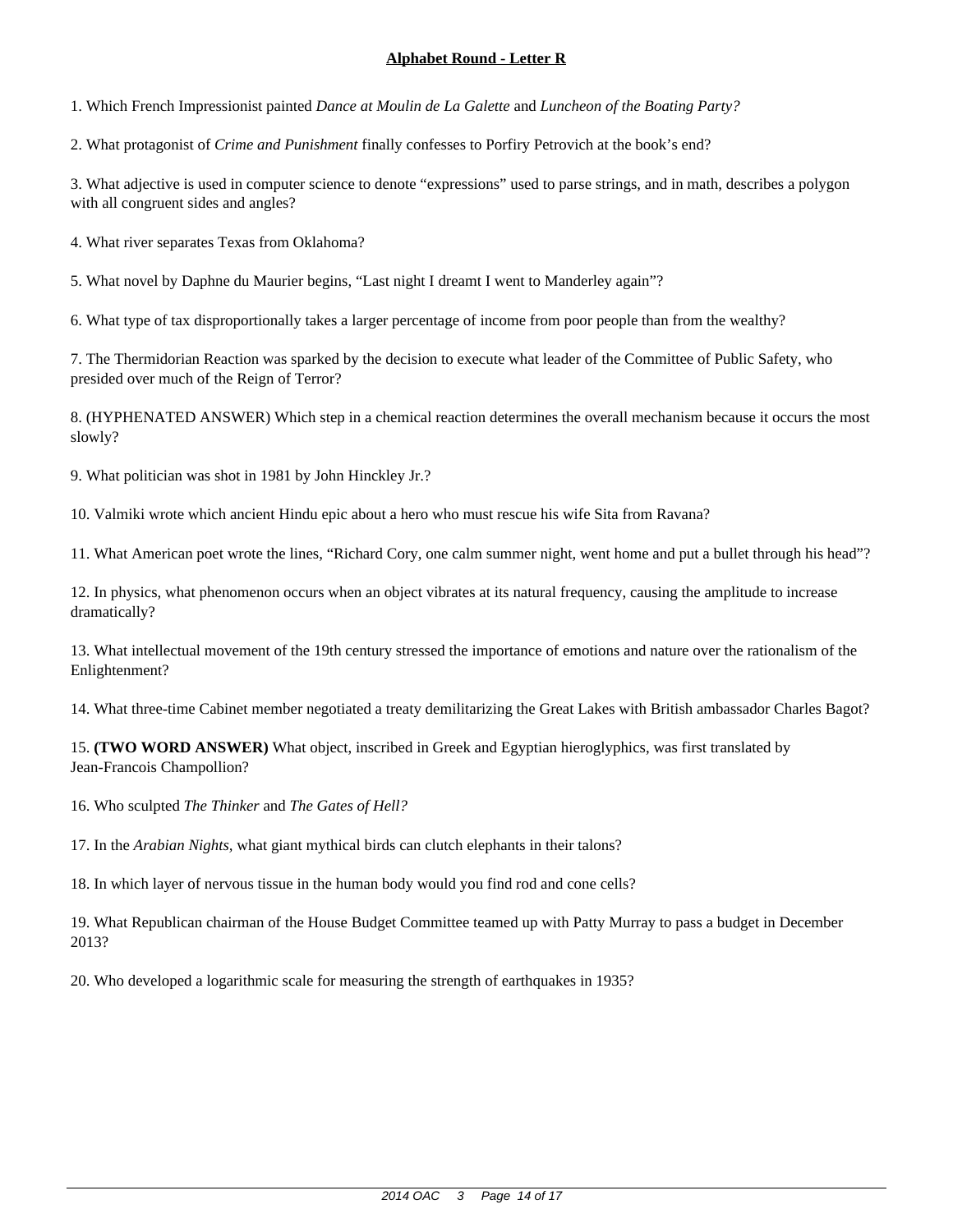1. Which French Impressionist painted *Dance at Moulin de La Galette* and *Luncheon of the Boating Party?*

2. What protagonist of *Crime and Punishment* finally confesses to Porfiry Petrovich at the book's end?

3. What adjective is used in computer science to denote "expressions" used to parse strings, and in math, describes a polygon with all congruent sides and angles?

4. What river separates Texas from Oklahoma?

5. What novel by Daphne du Maurier begins, "Last night I dreamt I went to Manderley again"?

6. What type of tax disproportionally takes a larger percentage of income from poor people than from the wealthy?

7. The Thermidorian Reaction was sparked by the decision to execute what leader of the Committee of Public Safety, who presided over much of the Reign of Terror?

8. (HYPHENATED ANSWER) Which step in a chemical reaction determines the overall mechanism because it occurs the most slowly?

9. What politician was shot in 1981 by John Hinckley Jr.?

10. Valmiki wrote which ancient Hindu epic about a hero who must rescue his wife Sita from Ravana?

11. What American poet wrote the lines, "Richard Cory, one calm summer night, went home and put a bullet through his head"?

12. In physics, what phenomenon occurs when an object vibrates at its natural frequency, causing the amplitude to increase dramatically?

13. What intellectual movement of the 19th century stressed the importance of emotions and nature over the rationalism of the Enlightenment?

14. What three-time Cabinet member negotiated a treaty demilitarizing the Great Lakes with British ambassador Charles Bagot?

15. **(TWO WORD ANSWER)** What object, inscribed in Greek and Egyptian hieroglyphics, was first translated by Jean-Francois Champollion?

16. Who sculpted *The Thinker* and *The Gates of Hell?*

17. In the *Arabian Nights,* what giant mythical birds can clutch elephants in their talons?

18. In which layer of nervous tissue in the human body would you find rod and cone cells?

19. What Republican chairman of the House Budget Committee teamed up with Patty Murray to pass a budget in December 2013?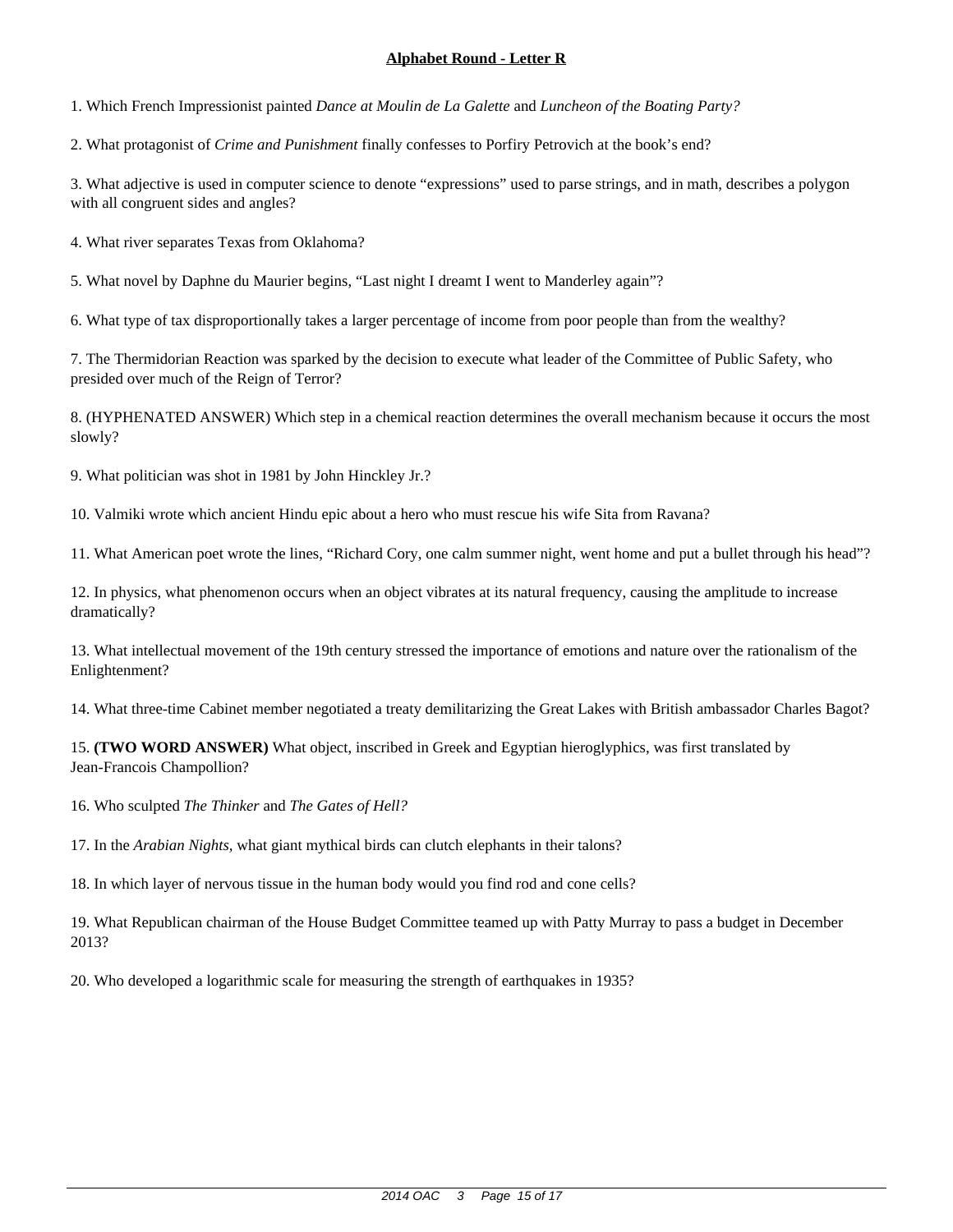| $\overline{4}$ . |                               |  |  |  |
|------------------|-------------------------------|--|--|--|
|                  | $5.$ $\overline{\phantom{a}}$ |  |  |  |
|                  |                               |  |  |  |
| 6.               |                               |  |  |  |
|                  |                               |  |  |  |
|                  | 8.                            |  |  |  |
|                  |                               |  |  |  |
|                  | $9.$ $\overline{\phantom{a}}$ |  |  |  |
|                  |                               |  |  |  |
|                  |                               |  |  |  |
|                  |                               |  |  |  |
|                  |                               |  |  |  |
|                  |                               |  |  |  |
|                  |                               |  |  |  |
|                  |                               |  |  |  |
|                  |                               |  |  |  |
|                  |                               |  |  |  |
|                  | $17. \_$                      |  |  |  |
|                  |                               |  |  |  |
|                  |                               |  |  |  |
|                  | 19.                           |  |  |  |
| 20.              |                               |  |  |  |